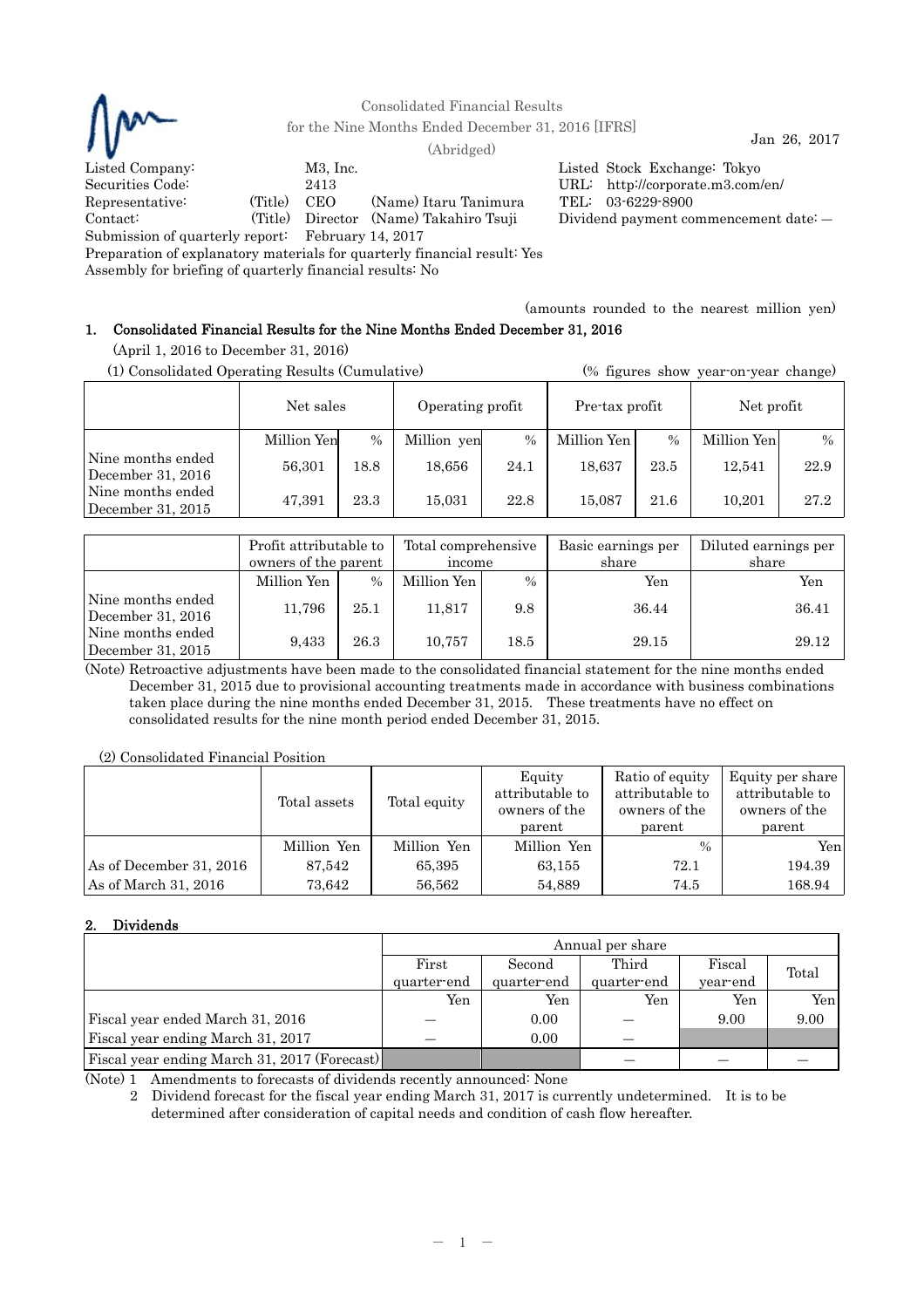## 3. Consolidated Financial Results Forecast for the Fiscal Year Ending March 31, 2017

| $(110111 \text{ A} \mu 11111, 2010 \text{ W} \text{M} \text{a} 1011, 2011)$ |                |               |                  |               |                |                              |                |                                                      |                |                                |       |
|-----------------------------------------------------------------------------|----------------|---------------|------------------|---------------|----------------|------------------------------|----------------|------------------------------------------------------|----------------|--------------------------------|-------|
|                                                                             | Net sales      |               | Operating profit |               |                | Net profit<br>Pre-tax profit |                | Profit<br>attributable to<br>owners of the<br>parent |                | Basic<br>earnings per<br>share |       |
|                                                                             | Million<br>Yen | $\frac{0}{0}$ | Million<br>Yen   | $\frac{0}{0}$ | Million<br>Yen | $\%$                         | Million<br>Yen | $\%$                                                 | Million<br>Yen | $\frac{0}{0}$                  | Yen   |
| Annual                                                                      | 75,000         | 16.0          | 23,000           | 14.9          | 23,000         | 15.3                         | 15.300         | 13.4                                                 | 14.300         | 14.3                           | 44.18 |

(From April 1, 2016 to March 31, 2017)

(Note) 1 Amendments to forecasts of financial results recently announced: None

2 Basic earnings per share has been calculated using 323,685,520 shares, which is the average number of issued shares during the nine months ended December 31, 2016.

## ※ Notes

(1) Changes in significant subsidiaries during the period (changes in specific subsidiaries accompanying changes in scope of consolidation): Yes

3 new subsidiaries: AXIO Medical Holdings Limits, VIDAL Holding France S.A.S., Vidal Holding Germany GmbH

Note: Please see page 7 "2. Summary Information (notes) (1) Changes in significant subsidiaries during the period" for further details.

(2) Changes in accounting policies and accounting estimates:

- (i) Changes in accounting policies required by IFRS: None
- (ii) Changes in accounting policies other than item (i) above: None
- (iii) Changes in accounting estimates: None

(3) Number of shares issued (common stock)

| (i) Number of shares outstanding at the end of the period (including treasury shares) |             |        |  |  |  |
|---------------------------------------------------------------------------------------|-------------|--------|--|--|--|
| As of December 31, 2016                                                               | 323,761,300 | shares |  |  |  |
| As of March 31, 2016                                                                  | 323,646,000 | shares |  |  |  |
| (ii) Number of treasury stock at the end of the period                                |             |        |  |  |  |
| As of December 31, 2016                                                               | 32,400      | shares |  |  |  |
| As of March 31, 2016                                                                  | 32,400      | shares |  |  |  |
| (iii) Average number of shares during the period (cumulative)                         |             |        |  |  |  |
| As of December 31, 2016                                                               | 323,685,520 | shares |  |  |  |
| As of December 31, 2015                                                               | 323,561,945 | shares |  |  |  |

※ Indication regarding implementation status of the quarterly review procedures

This quarterly financial report is outside the scope of the review procedures for quarterly financial statements under the Financial Instruments and Exchange Act. At the time of disclosure of this quarterly financial report, review procedures for the Quarterly Consolidated Financial Statements are in progress.

※ Explanation of proper use of financial results forecasts, and other special matters

(Caution regarding statements concerning the future)

The forward-looking statements herein are based on information available to the Company and on certain assumptions deemed to be reasonable at the date of publication of this document. They are not intended as the Company's commitment to achieve such forecasts, and actual results may differ significantly due to various factors.

(Explanatory materials for quarterly financial result)

Explanatory materials for quarterly financial result will be posted on our website on Thursday, January 26, 2017.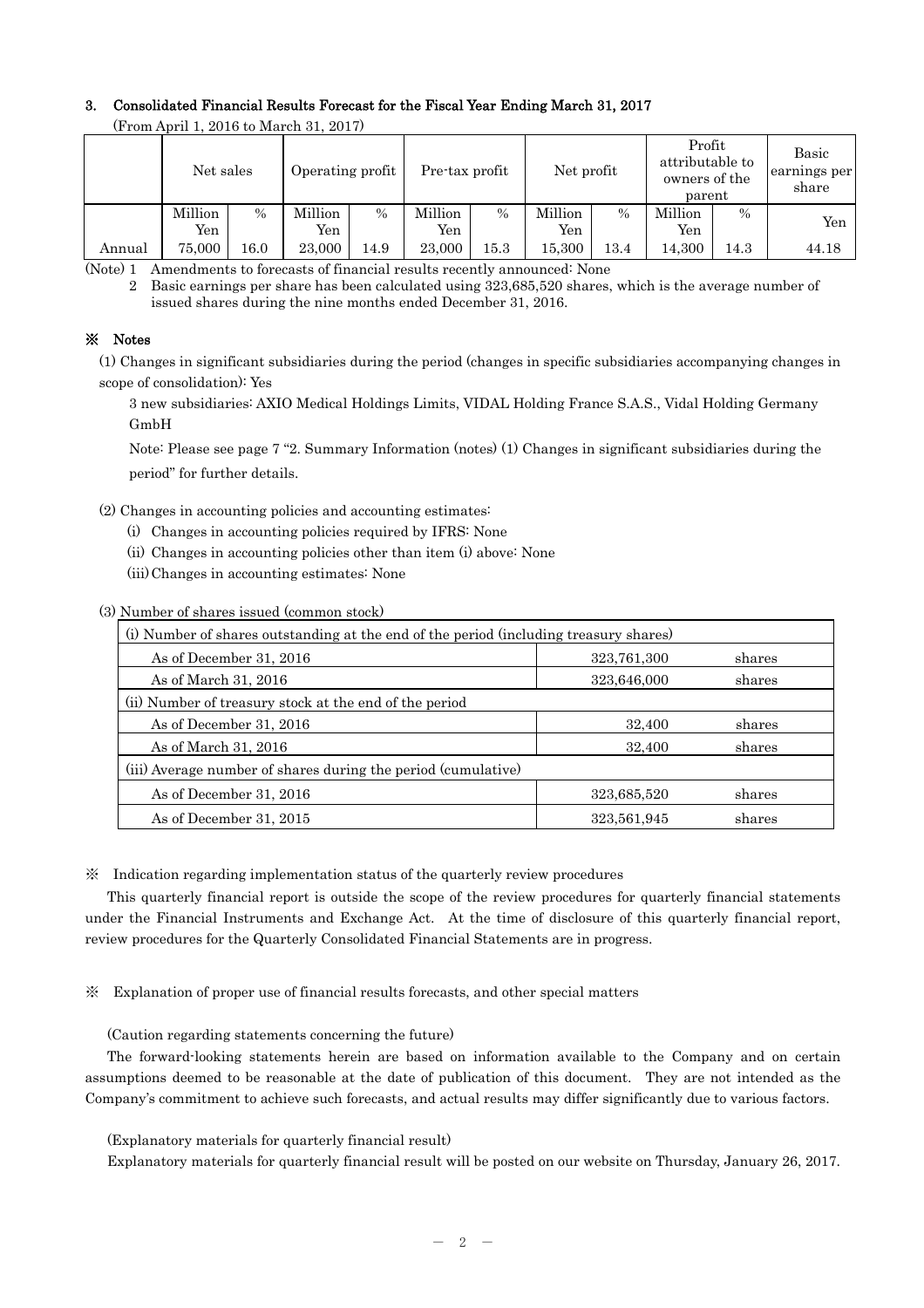## 1. Qualitative Information on Quarterly Results

### (1) Explanation of consolidated operating results

In Japan, various services are provided for the 250,000+ physician members via the "m3.com" website designed for medical professionals.

Marketing support for pharmaceutical companies ("MR-kun family") includes a selection of services catering to various agendas and purposes, such as the basic "Affiliates" service, "MR-kun" service which allows member physicians to receive continuous and frequent information, "One Point eDetail" service which provides a more direct and targeted approach to member physicians, and "Web Conference" service which allows member physicians to participate in online conferences, all via the m3.com platform.

Clinical trial related services centered around "Mr. Finder" which excavates institutions and patient participants for clinical studies, are provided by Mebix Inc. which provides IT supported large-scale clinical study services, MIC Medical Corp and MEDISCIENCE Planning Inc. which assists in clinical trial operations, by e-SMO Inc. and Neues, Co, Ltd. which provides administrative and operations support across the entire clinical trial process as SMOs, by Integrated Development Associates Co., Ltd. which provides support services mainly for overseas bio-pharmaceutical companies looking to include Japan and Asia in global drug development, and by POC Clinical Research Inc. which provides comprehensive support in research and development aimed for early practical application of bio-technology centered on advanced medical technology.

Platform linked services such as market research services that panel member physicians, "QOL-kun" which provides marketing support corporations desiring to advertise daily life services to doctors, "AskDoctors" (http://www.AskDoctors.jp/) website which connects public users with member physicians for answers to general health questions, and "Private Practice Management" (m3.com Kaigyo/Keiei) services which support the establishment and management of clinics, are all being expanded.

Services at M3 Career, Inc. ("M3 Career" below) which provides job search and placement services for physicians and pharmacists, Reno Medical Inc. which is an agency that provides prescription drug related media services, C.M.S Co.Ltd ("C.M.S" below) which supports development and sales of electronic medical record systems, and M3 Marketing, Inc ("M3 Marketing" below) which develops and provides next generation MRs which we have named as "Medical Marketers," TECOM, Inc. ("TECOM" below) which provides preparatory examination services for national certifications for medical welfare practitioners, are also all being expanded. In addition, we have consolidated iG-Holdings Inc. in December 2016, under which healthcare related advertising agency companies INFRONT Inc. and INSIGHT-I Inc. reside.

As for business overseas, the U.S. portal website, "MDLinx" designed for healthcare professionals, continues to expand services that incorporate the physician membership base for pharmaceutical companies, as well as expand its career services for physicians. The portal now provides access to over 600,000 physician members, in part boosted by business partnerships. The U.K. portal website, "Doctors.net.uk," with roughly 200,000 physician members, is also expanding services for pharmaceutical companies. The China portal website has now topped 1.5 million physician members, and the Chinese version of MR-kun continues to expand at a healthy We launched a joint venture in India in August 2016, and have completed the consolidation of Vidal Group in November 2016, which operates pharmaceutical information database businesses in France, Germany, and Spain.

Additionally, membership and panel participation at websites operated by M3 group starting with Japan, U.S., U.K., China, and Korea, now totals over 4 million physicians, enabling provision of marketing research services that span across a global scale.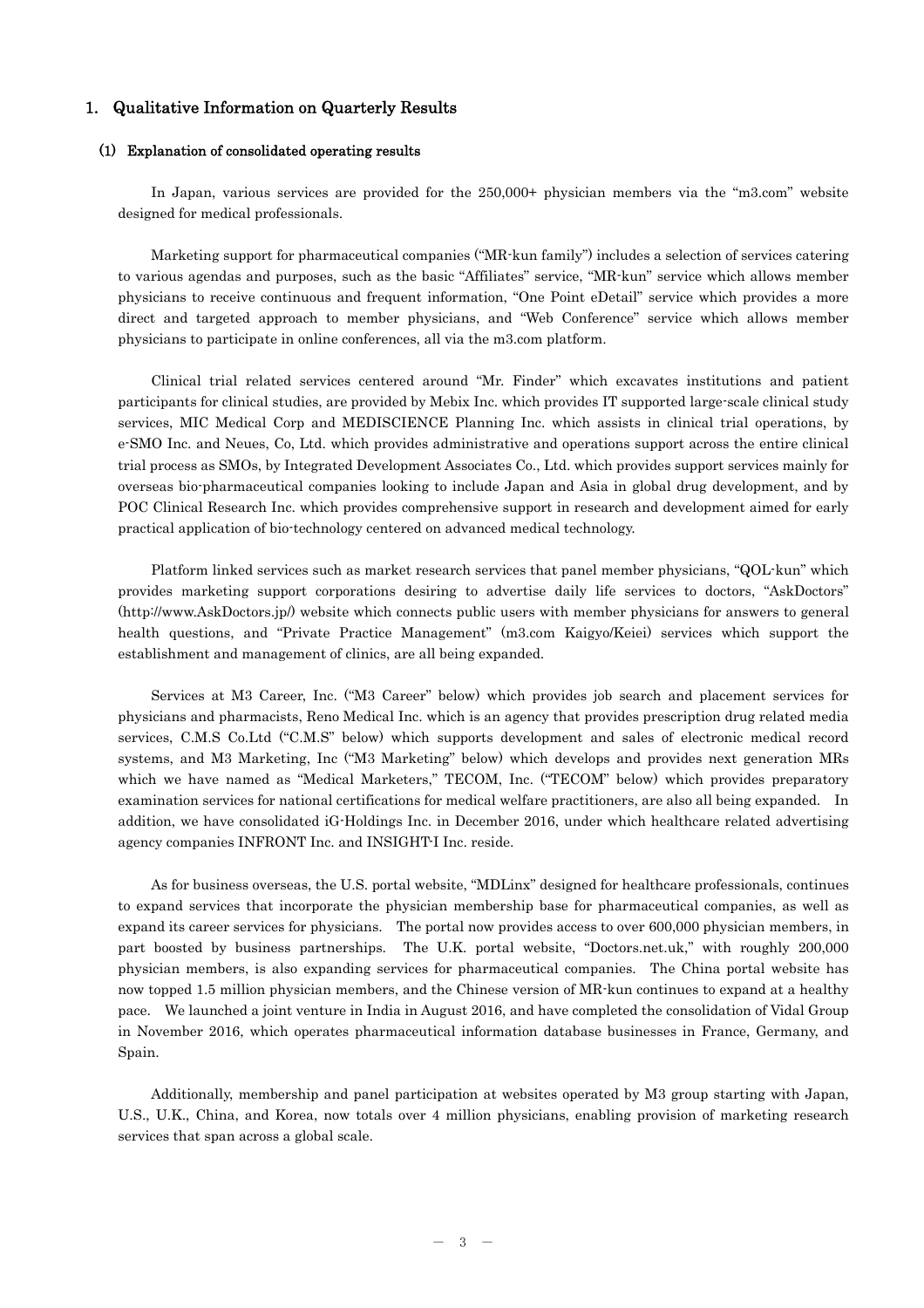| Consolidated cumulative results for the third quarter is as below. | (Unit: Million Yen)                                               |                   |                                                                              |           |                                                                              |
|--------------------------------------------------------------------|-------------------------------------------------------------------|-------------------|------------------------------------------------------------------------------|-----------|------------------------------------------------------------------------------|
|                                                                    | Nine months ended                                                 | Nine months ended | Dec 31, 2016<br>Third quarter<br>comparisons<br>Dec 31, 2016.<br>cumulative) |           | (Reference)                                                                  |
|                                                                    | Dec 31, 2015<br>(April 1, 2015 to<br>Dec 31, 2015,<br>cumulative) | (April 1, 2016 to |                                                                              |           | Previous consolidated<br>fiscal year<br>(April 1, 2015 to<br>March 31, 2016) |
| Net sales                                                          | 47,391                                                            | 56,301            | $+8,911$                                                                     | $+18.8\%$ | 64,660                                                                       |
| Operating Profit                                                   | 15,031                                                            | 18,656            | $+3,625$                                                                     | $+24.1%$  | 20,022                                                                       |
| Pre-Tax Profit                                                     | 15,087                                                            | 18,637            | $+3,550$                                                                     | $+23.5%$  | 19,950                                                                       |
| Net Profit                                                         | 10,201                                                            | 12,541            | $+2,340$                                                                     | $+22.9%$  | 13,493                                                                       |

| Segment Results                                                |                   |                                                                                        |                                                                                        | (Unit: Million yen)          |            |
|----------------------------------------------------------------|-------------------|----------------------------------------------------------------------------------------|----------------------------------------------------------------------------------------|------------------------------|------------|
|                                                                |                   | Nine months ended<br>Dec 31, 2015<br>(April 1, 2015 to<br>Dec 31, 2015,<br>cumulative) | Nine months ended<br>Dec 31, 2016<br>(April 1, 2016 to<br>Dec 31, 2016,<br>cumulative) | Third quarter<br>comparisons |            |
| Medical Portal                                                 | Segment Net Sales | 18,660                                                                                 | 22,467                                                                                 | $+3,807$                     | $+20.4%$   |
|                                                                | Segment Profit    | 11,179                                                                                 | 12,650                                                                                 | $+1,471$                     | $+13.2%$   |
| Evidence Solution                                              | Segment Net Sales | 14,737                                                                                 | 16,502                                                                                 | $+1,765$                     | $+12.0%$   |
|                                                                | Segment Profit    | 2,777                                                                                  | 3,912                                                                                  | $+1,135$                     | $+40.9%$   |
|                                                                | Segment Net Sales | 10,104                                                                                 | 11,250                                                                                 | $+1,147$                     | $+11.3%$   |
| Overseas                                                       | Segment Profit    | 1,373                                                                                  | 1,195                                                                                  | $-178$                       | $-13.0%$   |
| Clinical Platform                                              | Segment Net Sales | 1,989                                                                                  | 2,053                                                                                  | $+63$                        | $+3.2%$    |
|                                                                | Segment Profit    | 119                                                                                    | 125                                                                                    | $+6$                         | $+5.0\%$   |
| Sales Platform                                                 | Segment Net Sales | 978                                                                                    | 1,076                                                                                  | $+98$                        | $+10.0\%$  |
|                                                                | Segment Profit    | 12                                                                                     | 77                                                                                     | $+65$                        | $+551.4%$  |
|                                                                | Segment Net Sales | 1,731                                                                                  | 3,933                                                                                  | $+2,202$                     | $+127.3\%$ |
| Others                                                         | Segment Profit    | 377                                                                                    | 666                                                                                    | $+289$                       | $+76.5%$   |
|                                                                | Segment Net Sales | (808)                                                                                  | (980)                                                                                  |                              |            |
| Adjustment                                                     | Segment Profit    | (809)                                                                                  | 31                                                                                     |                              |            |
| Gains from remeasurement accompanying<br>business combinations |                   | $\sqrt{3}$                                                                             |                                                                                        | $-3$                         |            |
|                                                                | Net Sales         | 47,391                                                                                 | 56,301                                                                                 | $+8,911$                     | $+18.8%$   |
| Total                                                          | Operating Profit  | 15,031                                                                                 | 18,656                                                                                 | $+3,625$                     | $+24.1%$   |

## 1) Medical Portal

Marketing support sector targeting healthcare related companies produced sales of 11,188 million yen, higher by 20.0% year on year. Strong sales for "MR-kun family" services centered on "MR-kun" were driven by broader demand from pharmaceutical companies, posting an increase of 20% year on year.

Marketing research sector sales were 2,165 million yen, higher by 10.9% year on year. Improvements in sales structure expanded direct sales to pharmaceutical companies.

Others sector produced sales of 9,114 million yen, higher by 23.5% year on year, led by M3 Career's job placement services for physicians.

The above results totaled 22,467 million yen, higher by 20.4% year on year, in sales for the Medical Portal segment.

 COGS and SG&A amounted to 10,012 million yen, higher by 28.0% year on year, largely due to increases in personnel expenses across the entire M3 group to accommodate business growth. One time fees totaling 42 million yen related to the consolidation of Anestation Co., Ltd. ("Anestation," below) were incurred.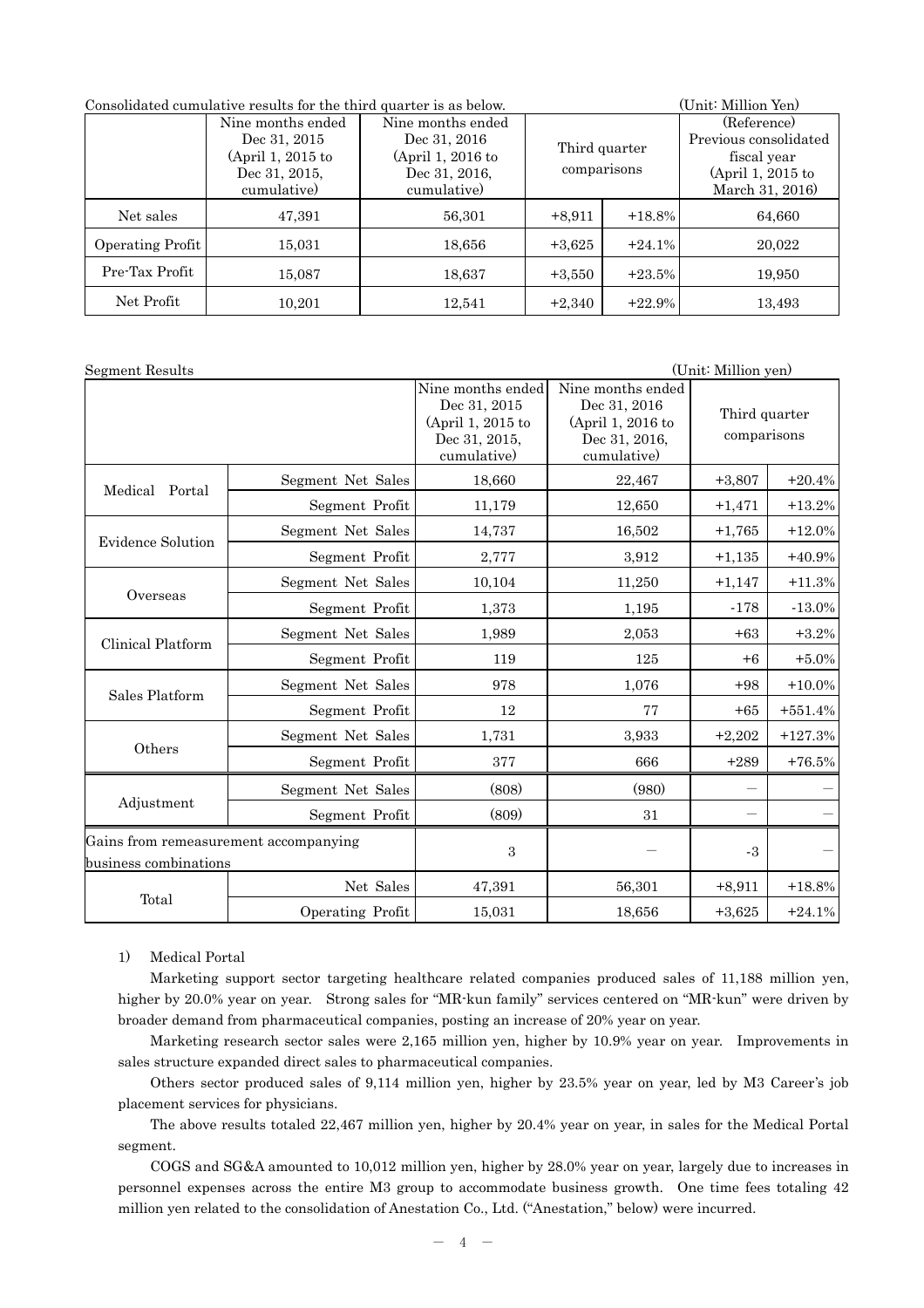Furthermore, a temporary increase in profits had occurred during the previous corresponding period due to items such as the one-time amortization of negative good will from the consolidation of Nouvelle Place Inc.

 Combining the above results, the Medical Portal segment produced profits of 12,650 million yen, higher by 13.2% year on year.

## 2) Evidence Solution

Healthy progress in clinical trial projects and expansion of group subsidiaries resulted in sales amounting to 16,502 million yen, higher by 12.0% year on year. Clinical trial projects progressed steadily, with absorption of costs related to aggressive upfront investment in headcount corresponding to the accumulation of project backlog (segment total reaching roughly 28,000 million yen) producing segment profits of 3,912 million yen, higher by 40.9% year on year.

### 3) Overseas

In the U.S. and U.K., expansions in both marketing research services for pharmaceutical firms and career services for physicians absorbed negative foreign exchange impact of 1,902 million yen to produce total sales of 9,839 million yen, higher by 8.8% year on year. Adding contribution from China and Korea, the entire Overseas segment sales amounted to 11,250 million yen, higher by 11.3% year on year. Although segment profit excluding M&A fees had positive growth on a local currency basis, impact from upfront investment in staff for China and 179 million yen in negative foreign exchange impact resulted in total segment profit of 1,195 million yen, lower by 13.0 % year on year. One time fees related to the joint venture launch in India and the consolidation process of Vidal Group totaled 161 million yen.

## 4) Clinical Platform

Sales at C.M.S remained healthy at 2,053 million yen, higher by 3.2% year on year. Absorbing costs from increased hiring in anticipation of future demand along with development investments, segment profit totaled 125 million yen, higher by 5% year on year.

### 5) Sales Platform

M3 Marketing operations expanded at a healthy pace. Improvement in the operating ratio of Medical Marketers and higher unit prices resulted in segment sales of 1,076 million yen, higher by 10.0 % year on year, and segment profit of 77 million yen, higher by 551.4% yen year on year.

### 6) Others

Healthy progress of all businesses and the consolidation of Tecom in August 2016 increased sales to total 3,933 million yen, higher by 127.3% year on year. Absorbing upfront investments in new businesses, profits totaled 666 million yen for the segment, higher by 76.5% year on year.

Combining the above segments, results for the entire group for the nine months ended Dec 31, 2016, amounted to sales of 56,301 million yen, higher by 18.8% year on year, and operating profit of 18,656 million yen, higher by 24.1% year on year. Pre-tax profit was 18,637 million yen, higher by 23.5% year on year, and net profit was 12,541 million yen, higher by 22.9% year on year.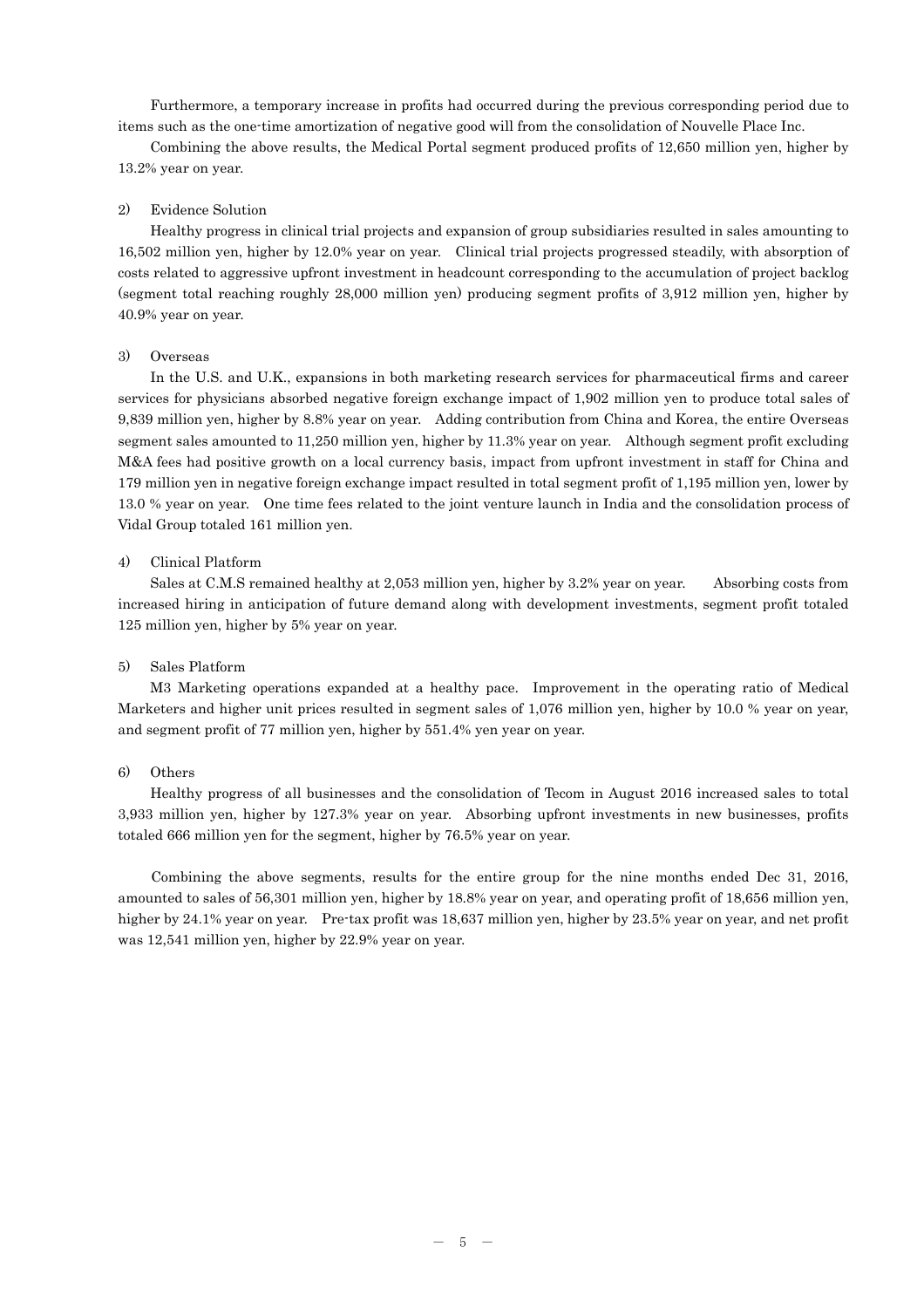#### (2) Explanation of consolidated financial position

### (Condition of assets, liabilities, and net assets)

Total assets were 87,542 million yen, an increase of 13,900 million yen compared to the end of the previous fiscal year. Current assets totaled 37,019 million yen, a net decrease of 1,849 million yen versus last fiscal year end due to an increase of 4,390 million yen in operating receivables and other receivables from factors such as operations expansion and addition of new subsidiaries, offset by a decrease in cash and cash equivalents of 7,444 million yen. Illiquid assets totaled 50,523 million yen, an increase of 15,749 million yen versus last fiscal year end, due to effects such as the increase in goodwill of 15,484 million yen from the addition of new subsidiaries.

Total liabilities increased by 5,068 million yen versus last fiscal year end to total 22,147 million yen. Current liabilities increased by 4,167 million yen versus previous fiscal year end to total 19,160 million yen due to effects such as the increase in operation payables and other payables of 4,456 million yen from an increase in newly consolidated subsidiaries, versus effects such as the decrease of 1,031 million yen in accrued tax payables due to items such as the payment of corporate income tax. Illiquid liabilities increased by 901 million yen versus previous fiscal year end to total 2,987 million yen.

Total shareholder's equity increased by 8,833 million yen compared to the end of the previous fiscal year to total 65,395 million yen. Factors include items such as the appropriation of 11,796 million yen in profits attributable to the owners of the parent company, an increase of 8,872 million yen in retained earnings due to appropriation of 2,913 million yen in dividends, and a decrease of 693 million yen in components other capital due to factors such as the sale and the resulting decrease in fair value of available for sale financial assets.

### (Condition of cashflows)

Cash and cash equivalents for the nine months ended December 31, 2016 decreased by 7,444 million yen versus last fiscal year end to total 14,530 million yen.

Cash flows from operating activities produced an income of 8,783 million yen, an increase of 2,713 million yen year on year. The major component of inflow was pre-tax profit of 18,637 million yen, and the major component of outflow was payment of corporate income tax of 6,784 million yen.

Cash flows from investment activities resulted in a increase in outflow of 9,373 million yen year on year, to total an outflow of 12,998 million yen. The major component of inflow was the 1,537 million yen from the sale of available-for-sales financial assets, while the major component of outflow was the 13,317 million yen from the acquisition of shares in subsidiaries AXIO Medical Holdings Limited, Anestation and India's Health Impetus Private Limited which accompanies changes in scope of consolidation.

Cash flows from financing activities resulted in a decrease in outflow of 2,113 million yen year on year, to total an outflow of 3,128 million yen. The major component was dividend payments of 2,911 million yen paid to the owners of the parent company.

### (3) Forward-looking statements and consolidated results forecasts

We anticipate increases in sales and profits for the group for the fiscal year ending March 31, 2017.

1) Medical Portal segment

The marketing support business targeting healthcare related companies is expected to continuously expand its services surrounding "MR-kun family."

The marketing research business is expected to remain steady within the backdrop of demand mainly from pharmaceutical companies.

In other businesses, expansion is expected in various services with growth lead by M3 Career and "Mr. Finder."

Expenditures resulting from aggressive headcount increases geared for further growth is expected, however, no structural changes in costs relating to existing services should occur.

As a combined result of the above, we expect the Medical Portal segment to see increased sales and profits.

2) Evidence Solution segment

For the Evidence Solution segment, we expect healthy operations at each subsidiary to increase sales and profits for the segment.